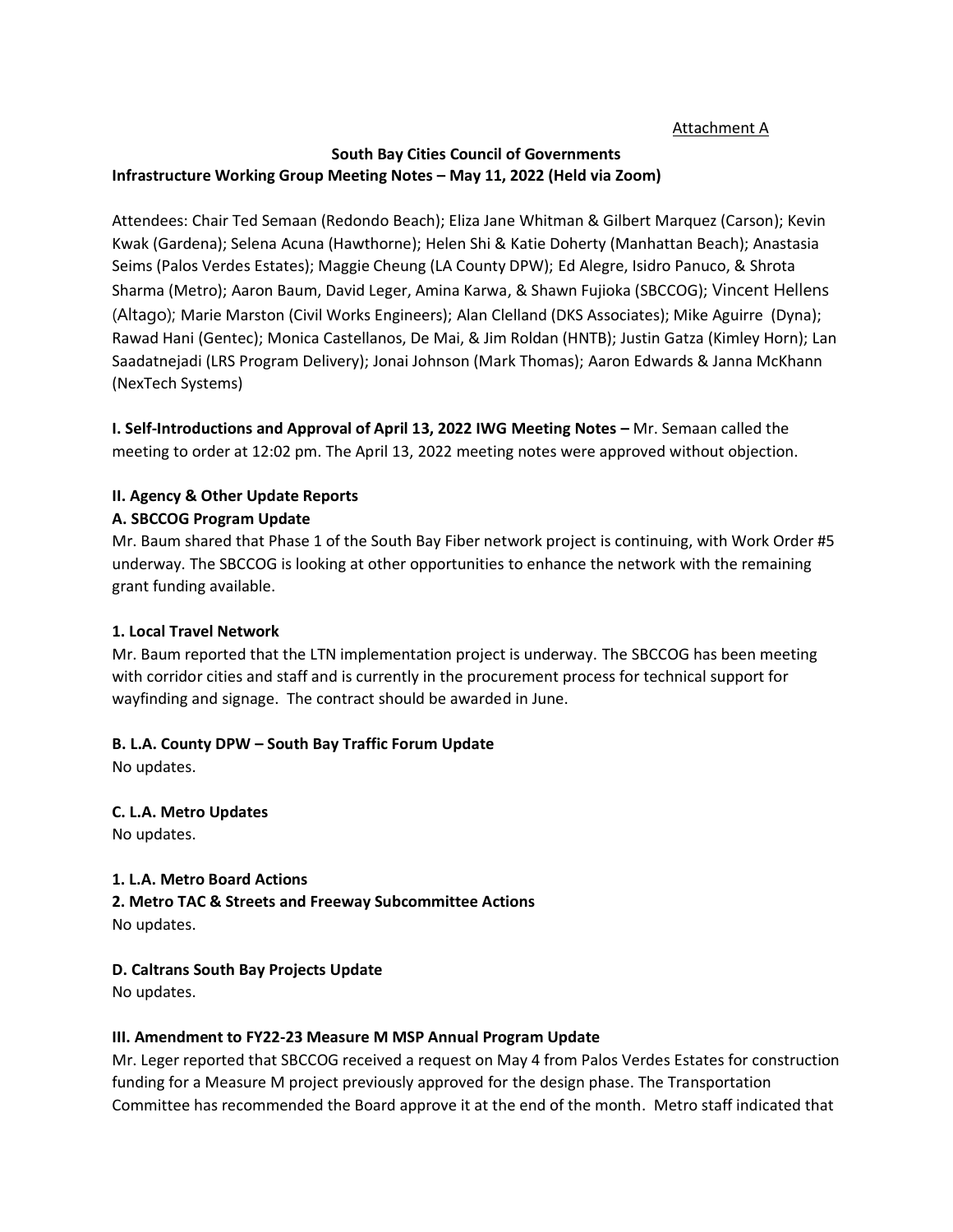they could process the request as part of this year's program update. The IWG supported the Transportation Committee's recommendation.

## **IV. Crenshaw/LAX – Green Line Operating Plan**

Mr. Leger provided a brief overview of the issue, noting that the SBCCOG Board in 2018 agreed with the Gateway COG Board to support an operating plan (Option C-3) as a one-year pilot compromise measure rather than the SBCCOG's preferred choice (Option C-2). The C-3 plan maintains a one seat ride for existing Green Line users into/out the South Bay, but also created duplicated service on the Green Line between the Rosa Parks station and the Aviation Station in order to serve Green Line South and North riders that would continue north on the Crenshaw/LAX (CLAX) line.

Because the CLAX Line is expected to open through the junction with the Green Line in 2023, there is no longer time to implement, evaluate and adjust service after a one-year pilot. Instead, Metro Operations now is considering a recommendation to the Metro Board to implement the C2 operating plan initially. This would create a one-seat ride north/south from the current Redondo Beach Green Line station to the Expo line along the Crenshaw/LAX line. Riders coming in from Norwalk would transfer at the new CLAX LAX station to either go north or south on the Crenshaw/LAX line. Metro staff will not be making an official recommendation to their Board until early 2023, so the SBCCOG Board will not be taking a position this month.

# **V. Spotlight Presentation: I-105 Integrated Corridor Management Project (Measure R SBHP funded) – Ed Alegre, LA Metro**

Mr. Alegre provided a presentation on the I-105 Integrated Corridor Management project, which is an approach to improving freeway and local street operations during incidents by integrating various networks together so that partner agencies can manage the transportation corridor as a unified system.

Mr. Alegre explained that the I-105 ICM project aims to 1) minimize impact of traffic incidents/emergencies/events through use of transportation technology/strategies, 2) bring together I-105 corridor agencies, and 3) provide a unified vision for cooperation, innovation and integration.

The full presentation is available online here: [PowerPoint Presentation \(southbaycities.org\)](https://southbaycities.org/wp-content/uploads/2021/11/PRESENTATION_Metro-105-ICM.pdf)

# **VI. Presentation on Facility Energy Benchmarking Resources – Shawn Fujioka, SBCCOG CivicSpark Fellow**

Ms. Fujioka provided a presentation on SBCCOG's benchmarking initiative. The SBCCOG is working with cities to benchmark their facilities. This work 1) uses ENERGY STAR Portfolio Manager, 2) helps recognize facilities for energy audits, 3) helps identify energy efficiency projects, 4) meets state compliance (AB802), and 5) minimizes energy use and cost.

The full presentation is available online here: [PRESENTATION\\_SBCCOG-Energy-Benchmarking.pdf](https://southbaycities.org/wp-content/uploads/2021/11/PRESENTATION_SBCCOG-Energy-Benchmarking.pdf)  [\(southbaycities.org\)](https://southbaycities.org/wp-content/uploads/2021/11/PRESENTATION_SBCCOG-Energy-Benchmarking.pdf)

#### **VII. May 2022 SBCCOG Transportation Update: No verbal updates.**

**VIII. 3-Month Look Ahead: No verbal updates.**